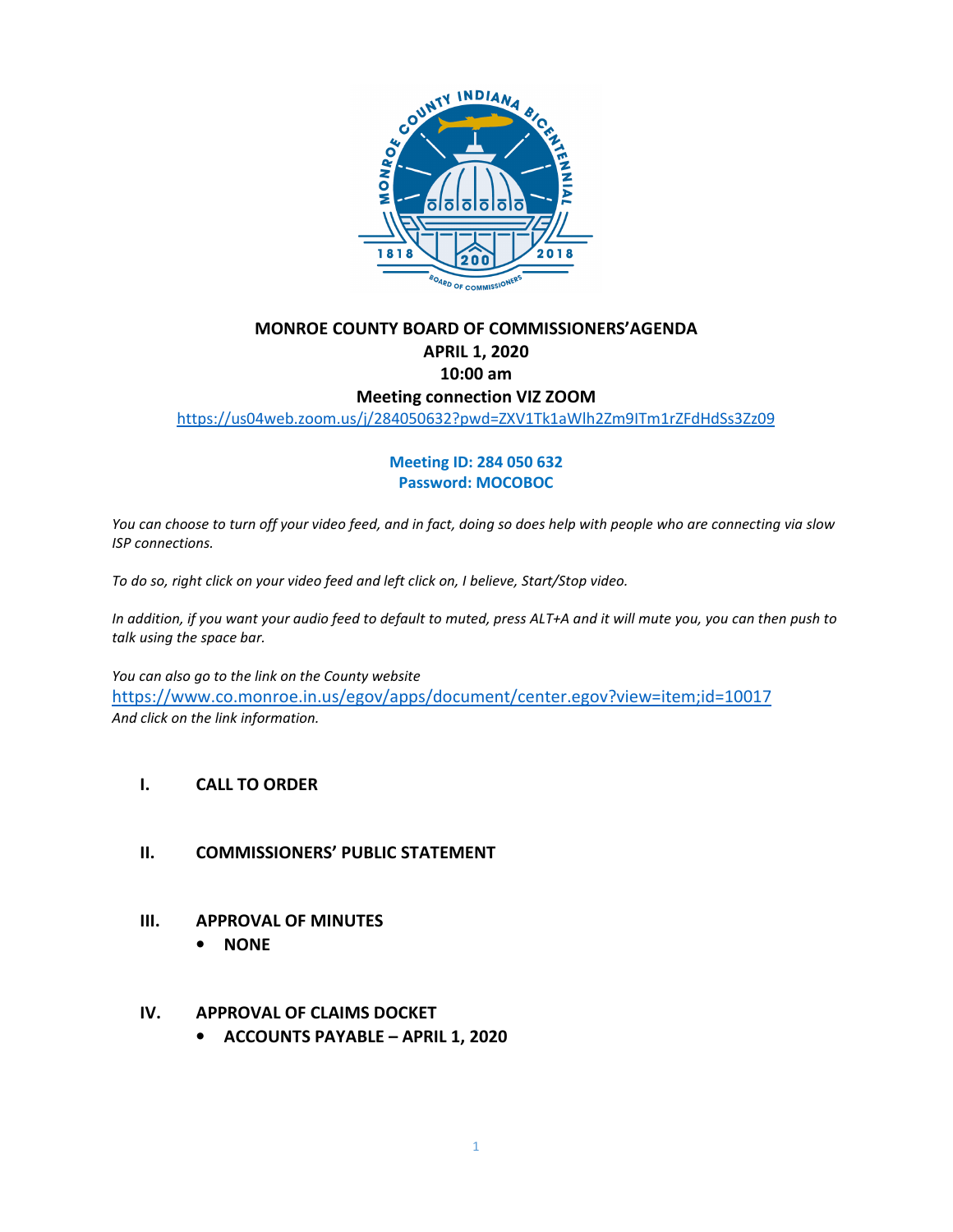#### **V. DEPARTMENT UPDATES:**

- **1. HEALTH PENNY CAUDILL** 
	- • **UPDATE**
- **2. EMERGENCY MANAGEMENT ALLISON MOORE** 
	- **UPDATE**
- **3. OTHER DEPARTMENTS**

#### **VI. NEW BUSINESS:**

## **A. MOVE TO APPROVE: RATIFICATION OF TITLE X AMENDMENT FROM INDIANA FAMILY HEALTH COUNCIL. FUND NAME: TITLES X FUTURES FUND NUMBER: 8126-9620 AMOUNT: \$6,000**

Executive Summary: The MC Health Department has received \$6,000 amendment for Futures Clinic. This will allow the purchase of additional contraceptives during the current grant cycle.

**Penny Caudill, Health** 

## **B. MOVE TO APPROVE: ORDINANCE 2020-19; PERSONNEL POLICY HANDBOOK REVISIONS**

**FUND NAME: N/A FUND NUMBER: N/A AMOUNT: N/A**  Executive Summary: The Personnel Policy Handbook Committee met on March 9 to finalize revisions that have been in discussion for the past year. The committee presents the revised handbook to the Commissioner's for final approval. Changes have been made by either striking out previous language or highlighting new language.

**Elizabeth Sensenstein, HR** 

## **C. MOVE TO APPROVE: 2019 COMMUNITY AND URBAN FORESTRY ASSISTANCE GRANT.**

## **FUND NAME: COMMUNITY & URBAN FORESTRY 10.675 FUND NUMBER: 8179 GRANT AMOUNT RECEIVED: \$10,000**

Executive Summary:

The Community and Urban Forestry Assistance (CUF-A) Grant is administered by the Indiana Department of Natural Resources through funding from the USDA Forest Service. The objective of the CUF-A grant program is to inventory, manage, evaluate, and plant trees. Monroe County Parks and Recreation has been awarded \$10,000.00 through the (CUF-A) grant program to develop an inventory and management plan for hazardous trees along Karst Farm Park trails, Will Detmer Park trails, the Limestone Greenway, and Karst Farm Greenway. The Monroe County Parks and Recreation Board has approved a \$10,000.00 monetary match in order to fulfill the 1-to-1 match requirement of the grant.

**John Robertson, Parks and Recreation**